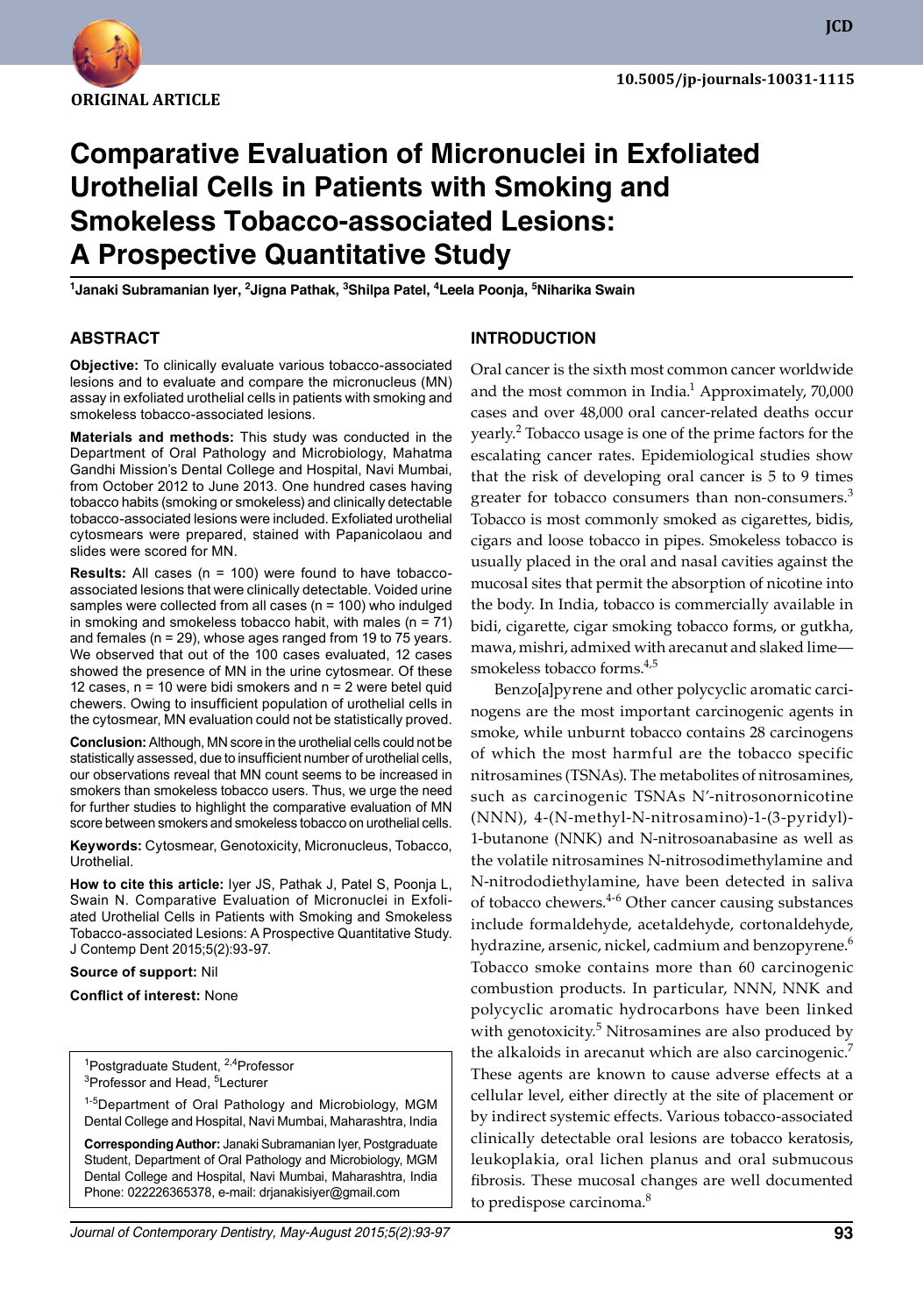Exfoliative cytology is the study and interpretation of the characteristics of cells that flake off, whether naturally or artificially, from mucosa.<sup>9</sup> Continuous exfoliation of epithelial cells is a part of physiological turnover. Deeper cells which are strongly adhered in normal conditions become loose in the case of pathology and exfoliate along with the superficial cells.<sup>10</sup> Thus, the oral epithelial cells are the initial site affected by the carcinogens. The effect of the carcinogen or its metabolites can also be detected in urine, blood, feces, exfoliated cells, sweat, nails, etc.<sup>11</sup> The normal bladder epithelium, called urothelium, formerly known as transitional epithelium, reveals neoplastic transformation on exposure to mutagens. Exfoliated bladder cells are epithelial cells sloughed from the surface of the genitourinary tract that turn over in the bladder every 1 to 3 weeks. Because epithelial cells are derived from basal cells, recent genetic damage to the basal layer of the bladder could be reflected in the exfoliated urothelial cells.<sup>11</sup>

Reactive oxygen species (ROS) induced by the carcinogens lead to toxic mutagenic changes. Cytogenetic markers, such as chromosome aberration assay, sister chromatid exchange assay and micronucleus (MN) assay have been widely used as an indicator of genotoxic events. Micronuclei is an additional small nucleus situated around the main nucleus formed due to either direct damage to chromosomes (clastogens) or of the spindle apparatus (aneuploidogens/aneugens).<sup>12,13</sup> It is initiated by various agents, such as radiation therapy, tobacco and alcohol.<sup>12,13</sup> Nuclear stains, such as Papanicolaou (PAP), Giemsa and Feulgen help as visual aids in MN assay.

Thus, this study was undertaken to assess and compare the MN assay in exfoliated urothelial cells of patients with clinically evaluated smoking and smokeless tobaccoassociated lesions.

#### **Materials and methods**

This study included 100 healthy individuals with the habit of tobacco consumption either of smoking or smokeless form and clinically detectable tobacco-associated lesions retrieved from Department of Oral Pathology and Microbiology. Nonhabit-associated oral lesions, and alcoholics were excluded from this study. Details of these cases were recorded in a case history format to obtain the history of the relevant habits (either smoking or smokeless). The exfoliated urothelial cytosmears involved the centrifugation of voided midstream urine with subsequent suspension of the pellet in phosphate buffered saline.<sup>14</sup> These alcohol (100% methanol) fixed smears were stained with PAP and slides were scored for MN.

Cytological interpretation of exfoliated urinary sediments were classified as follows:<sup>15</sup>

- Negative—normal transitional cells.
- Atypia—atypical cells in loose clusters with slightly increased nuclear cytoplasmic ratio with fine chromatin and small nucleoli.
- Suspicious—cells with abnormal features short of a definite diagnosis of malignancy.
- Positive—loose clusters or isolated cells with increased nuclear cytoplasmic ratio with fine to coarse chromatin and prominent nucleoli.

*Scoring of MN:* Micronucleus in 1,000 well preserved urothelial cells (Figs 1 to 3) either single or in groups were counted in exfoliated urothelial cytosmear, in different areas of the smear in a zig zag manner. Clearly defined cells were counted avoiding clumping of folded cells and distorted cells. Smears were observed under 100 and 400× of a binocular light microscope. Criteria laid down by Fenech was used for the identification of MN:<sup>16</sup>

- Being less than 1/3 and more than 1/16 diameter than the main nucleus.
- Being on the same focus plane.
- Not superimposing to the main nucleus.



**Fig. 1:** Cytosmear of voided urine with squamous cell and urothelial cell (arrow) (PAP stain—400×)



Fig. 2: Urothelial cell with single and multiple MN (arrows) (PAP stain—400×)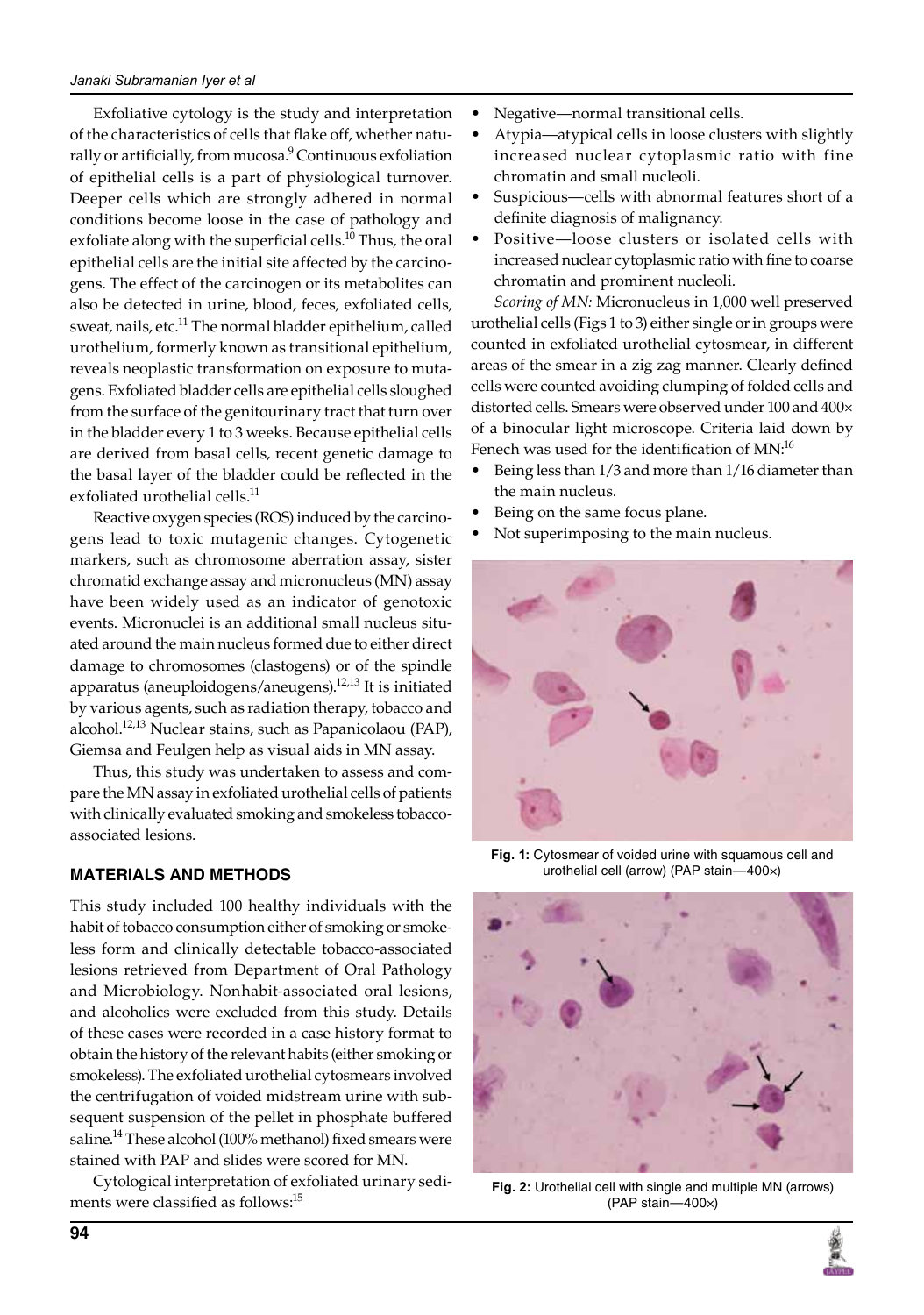

**Figs 3A and B:** Urothelial cell with single (A) and multiple MN (B) (arrows) (PAP stain)

- Having the same color, texture and refraction as the main nucleus.
- Having a smooth round or oval shape.
- Having limits clearly distinguishable from the main nuclear membrane if touching the main nucleus.

*Note:* All dead and degenerative cells (karyolysis, karyorrhexis, nuclear fragmentation) were excluded from evaluation. Nuclear blebbing (MN like structure connected with the main nucleus with a bridge) was also not considered.

The slides were seen by two independent observers, and the number of MN was counted in all the urothelial cells.

# **Results**

#### **Clinical Presentation**

Male patients  $(n = 71)$  indulged in tobacco-associated habits and had clinically detected lesions more frequently than female patients ( $n = 29$ ); age of patients ranged from 19 to 75 years. Most patients indulged in tobacco chewing habit ( $n = 69$ ), i.e. gutkha chewers ( $n = 12$ ), betel nut chewers  $(n = 28)$ , betel quid users  $(n = 19)$ , mawa users  $(n = 2)$ and mishri users ( $n = 15$ ). While all the smokers ( $n = 31$ ) consumed bidi (Graphs 1 and 2). This study evaluated the oral tobacco-associated lesions clinically as oral submucous fibrosis (n = 35), leukoplakia (n = 26), tobacco pouch keratosis (n = 24), lichen planus (n = 15) (Graph 3).

# **Cytological Parameters**

Voided urine samples were collected of cases  $(n = 100)$ who indulged in smoking ( $n = 31$ ) and smokeless ( $n = 69$ ) tobacco habit. We observed that out of the 100 cases evaluated, 12 cases showed the presence of MN in the urine cytosmear. Among these 12 cases, 10 cases were bidi smokers ( $n = 10$ ) as well as betel quid chewers ( $n = 2$ ). However, owing to insufficient population of urothelial cells in the cytosmear, MN evaluation could not be statistically proved.

#### **Discussion**

Micronuclei are small chromatin bodies in the cytoplasm that originate from chromosome fragments or whole chromosome that lag behind at Anaphase during nuclear



**Graph 1:** Number of patients having smokeless and smoking habits. The cases with smokeless tobacco habits were significantly higher



**Graph 2:** Number of patients with various smokeless tobacco habits



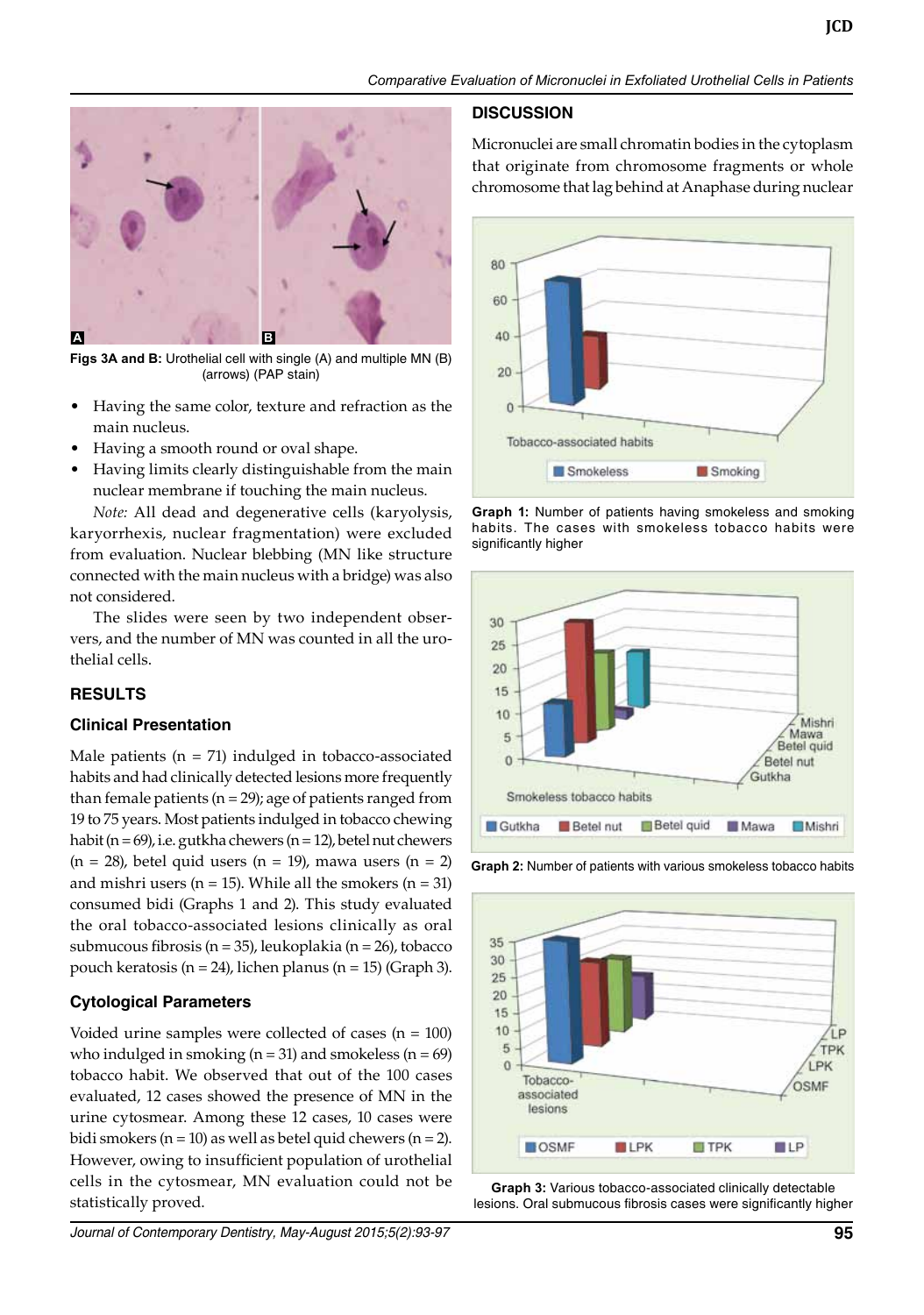division.17 In humans, MN can be easily assessed in erythrocytes, lymphocytes, and exfoliated epithelial cells (e.g. oral, urothelial, nasal) to obtain a measure of genome damage induced *in vivo*. The main aim of this prospective study was to evaluate the role of MN in exfoliated urothelial cells as a potential marker, to determine the genotoxic effects caused by smoking and smokeless tobacco-associated habits.

In our study, on correlating gender with tobacco habits (smoking and smokeless forms) and tobacco-associated lesions, we found, that males ( $n = 71$ ) accounted for 71% and females (n = 29) accounted for 29%. Our findings were in agreement with WHO SEARO<sup>18</sup> and Sarswathi et al.<sup>19</sup> Relatively increased consumption of tobacco products, either in smoking or smokeless forms among males led to various clinically detectable oral lesions, when compared to female patients.

In our study, the patients who indulged in smokeless tobacco habit (n = 69) accounted for 69% of sample, while smokers ( $n = 31$ ) accounted for 31% of the sample. As documented by World Health Organization, South-East Asia Regional Office,<sup>18</sup> states of Maharashtra and Bihar, predominantly constituted smokeless tobacco users.

Among the smokeless tobacco users  $(n = 69)$ , betel nut chewers ( $n = 28$ ) accounted for 40.57%, betel quid users ( $n = 19$ ) accounted for 27.53%, mishri users ( $n = 15$ ) accounted for 21.73% gutkha chewers (n = 12) accounted for 17.39%, and mawa users  $(n = 2)$  accounted for 2.89%. Consumption of betel nut and tobacco products has recently increased due to commercially available inexpensive sachets. All smokers (n = 31) consumed bidi. In India, bidi smoking is more common than cigarette or any other forms of smoking tobacco due to affordable rate. The carcinogenic metabolites present in smoking and smokeless forms of tobacco induce genotoxic changes at a cellular level due to excessive formation of ROS.<sup>7</sup>

The oral tobacco-associated lesions clinically detected in this study were oral submucous fibrosis  $(n = 35)$ accounted for  $35\%$ , leukoplakia (n = 26) that accounted for  $26%$ , tobacco pouch keratosis (n = 24) accounted for  $24%$ and lichen planus (n = 15) accounted for 15%. World Health Organization emphasizes that these potentially malignant disorders are forerunners to cancer development. $^{20}$ 

The effect of the ingested or inhaled carcinogen or its metabolites can be detected in urine, blood, feces, exfoliated cells, sweat, nails, etc. $11$  The urothelium reveals neoplastic transformation on exposure to mutagens. Exfoliated bladder cells are epithelial cells sloughed from the surface of the genitourinary tract that turn over in the bladder every 1 to 3 weeks. Because epithelial cells are derived from basal cells, recent genetic damage to the basal layer of the bladder could be reflected in the exfoliated cells.<sup>11</sup> Ribeiro et al, Cid et al, Rosin and Anwar,

Moore et al, Lehucher-Michel et al, Burgaz et al, Murray and Edwards, Fontana et al and Fortin et  $al^{11,14}$  have explored the benefits of performing this test in exfoliated urothelial cells in urine samples as a biological marker of the genotoxic effects of bladder mutagenic agents, like ingested chemical poisoning, tobacco, etc. The present prospective study also evaluated and compared the MN count in urothelial cells of patients  $(n = 100)$  with tobacco habits. Voided urine samples were collected from all  $(n = 100)$  cases, with males  $(n = 71)$  and females  $(n = 29)$ ; who indulged in smoking and smokeless tobacco habit. The cytological interpretation of the exfoliated urine cytosmears were all graded as grade 1 (negative–normal transitional cells) per the criteria laid down by Misra et al.15 The MN of 1,000 urothelial cells was scored. Owing to the insufficient population of urothelial cells in the cytosmear, accurate MN score could not be ascertained. Micronuclei evaluation in the urothelial cells of patients with habit and detectable lesions could not be statistically evaluated owing to insufficient population of urothelial cells in the exfoliated urothelial cytosmear. Though we observed the presence of MN in urothelial cells among only 12 cases on a sampling of 100, it was relatively higher among smokers than smokeless tobacco users, we can concur that the genotoxic effects of the systemic absorption of smoking can be evaluated by MN frequency. Fontana L et al $^{11}$  and Zamani AG et al. $^{21}$  Twenty-two observed higher mean MN score in urothelial cells of smokers as compared to healthy controls. However due to unsatisfactory number of urothelial cells, the same could not be statistically proven.

# **Conclusion**

A prospective study was performed to evaluate and compare the MN count in exfoliated urothelial cells in patients with smoking and smokeless tobacco-associated lesions. Our observations reveal that MN count seems to be increased in smokers than smokeless tobacco users, although MN score in the urothelial cells could not be statistically assessed due to inadequate number of exfoliated cells. Thus, we urge the need for further studies to highlight the comparative evaluation of MN score between smokers and smokeless tobacco users on urothelial cells.

#### **References**

- 1. Warnakulasuriya S. Living with oral cancer: epidemiology with particular reference to prevalence and life-style changes that influence survival. Oral Oncol 2010;46(6):407-410.
- 2. National Cancer Registry Programme. Three years report of population based cancer registries 2006 to 2008. Time trends in cancer incidence rates: 1982-2005. Bengaluru ICMR: 2009.
- 3. Neufeld KJ, Peters DH, Rani M, Bonu S, Bronner RK. Regular use of alcohol and tobacco in India and its association with